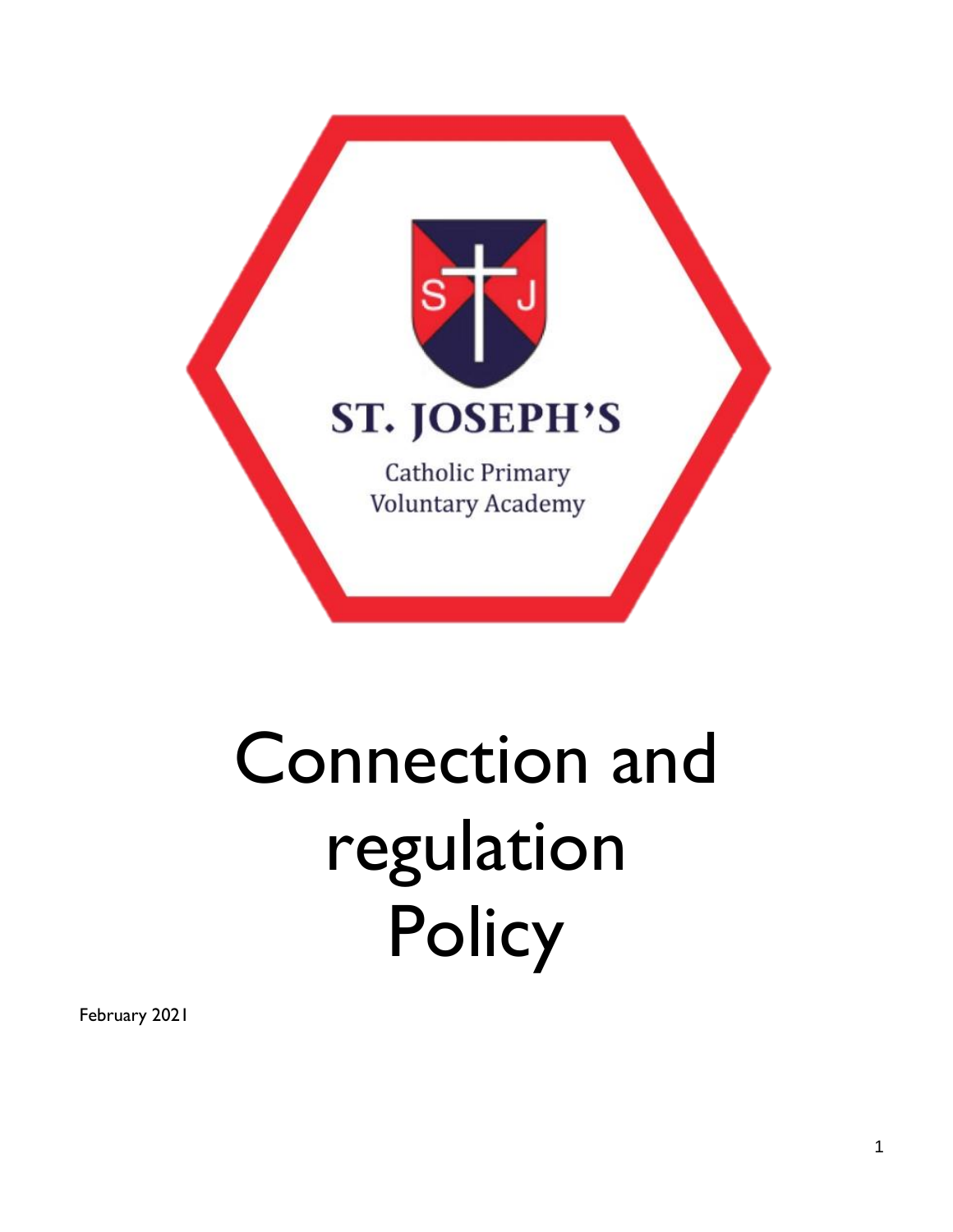| <b>Connection and regulation</b> |   |  |  |
|----------------------------------|---|--|--|
|                                  |   |  |  |
|                                  | . |  |  |

| Date          | <b>Review Date</b> | Coordinator       | <b>Nominated</b> |
|---------------|--------------------|-------------------|------------------|
|               |                    |                   | <b>Governor</b>  |
| February 2021 | February 2022      | Mrs. E. McCullagh | Mr. R. Mellows   |

We have a duty under the School Standards and Framework Act 1998 to have in place a behaviour policy that is consistent throughout the school.

Every child deserves to be inspired, have a positive mindset, recognise failure is just a stepping stone to success and to believe they can do anything they set their minds to. At St Joseph's we aim to develop the self-awareness, self- belief and emotional intelligence of every child, regardless of their background or circumstances, to give them the tools needed to flourish in life.

We as a school community have a commitment to promote equality. Therefore, an equality impact assessment has been undertaken and we believe this policy is in line with the Equality Act 2010.

# **Governors' Statement of Behaviour Principles**

Governors and staff believe that good behaviour is a key foundation of good education. Without an orderly atmosphere, effective teaching and learning cannot take place. If the children at Saint Joseph's Academy are permitted to misbehave they prejudice their own educational chances and they risk disrupting the education of the children around them.

The ethos of the academy as expressed in its Statement of Mission includes a clear vision ofthe values which matter within the academy and its community.

As a Catholic academy, we take our values from the Gospel. These values include: respect for others, for property and the environment; honesty, trust and fairness; tolerance and compassionand the virtues of selfrespect and self-discipline.

It is our aim here at Saint Joseph's to assist children to grow up with a clear and acceptableview of what is right and wrong, appreciating the needs of others and of the society around them.

At all times, in their dealings with pupils, all members of staff must remember that every human being is made in the image and likeness of God, and therefore deserves to be treated accordingly, whatever the circumstances.

There must be regular dialogue on these issues between Governors, staff, pupils and parents, and there is a vital need to be clear on what kind of behaviour is expected of pupils and how they might expect others to behave towards them.

If as a Catholic Academy we believe in the uniqueness of persons created in the image and likeness of God, and if we can truly believe that of every pupil/person we meet, we would have little difficulty in

• showing concern to others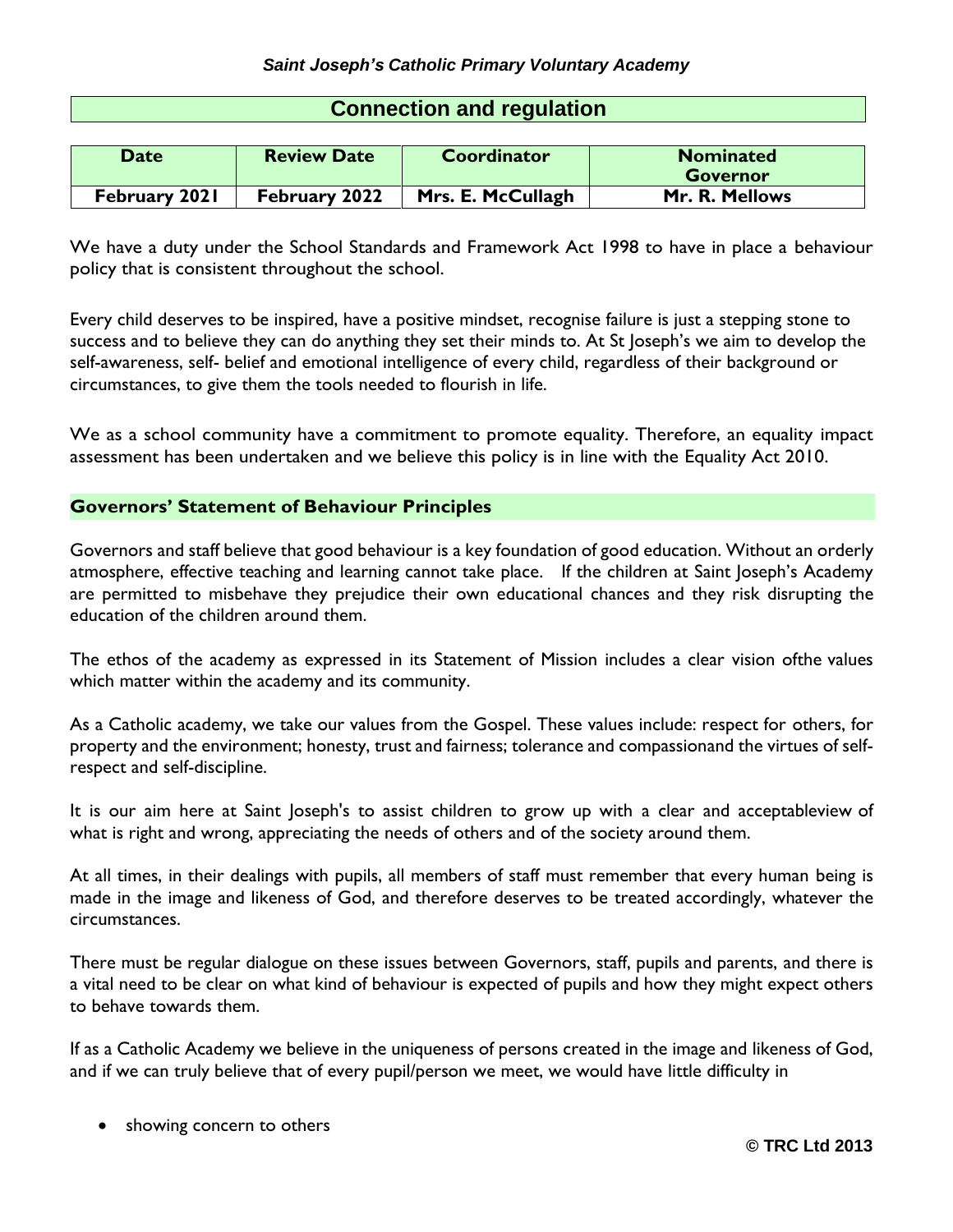knowing the importance of self-discipline and self-respect realising and living by the basic virtues of honesty and fairness.

We need to take care not only to promote these values in Assemblies, PHSE, SMSC lessons and RE lessons (the explicit situation), but also in all areas of the curriculum (particularly the hidden curriculum) which are implicit. The way in which staff and all those involved in the academy treateach other is also of great significance.

Improvements in behaviour are far more likely to follow if the self-esteem of pupils can be enhanced by the actions and attitudes of staff towards them.

If we can teach our pupils to begin to believe in their own self-worth, they will naturally begin to develop a sense of responsibility and respect for others.

The academy will attach great importance to the following examples of affirmation of positiverespect for others -

- Informal regular recognition of everyday acts of consideration.
- Encouraging older pupils to look after younger or disadvantaged pupils.
- Spending time looking at issues of mutual respect.
- The drawing of attention of all pupils to examples of commendable behaviour in assembly.
- The involvement of all adults (at home and in the academy) in praise for good behaviour.
- Commendations/prizes/certificates/ dojo awards/text messages awarded to individual pupils.

## **Aims**

- To create an ethos that makes everyone in the school community feel valued and respected.
- To provide a framework that is trauma-informed and inclusive, ensuring that it is appropriate for all children at our school
- To create a therapeutic ethos in school whereby every member of staff responds to children's behaviour and emotions with insight and understanding based on neuroscience and traumainformed techniques
- To create a nurturing, loving environment where children are not punished for having big feelings but instead are guided through them
- To develop self-aware, empathetic and reflective thinkers whereby children are learning from their difficult feelings and behaviour and developing their emotional intelligence
- To support children through their difficult feelings and behaviour with the intention of teaching and guiding them through how to manage the same feelings/ situation differently next time
- To respond to children with connection and understanding rather than disconnection and rejection with the awareness that this will help create an opportunity to learn and for behaviours to change
- For all children to feel safe in our care, especially when they are overwhelmed with their feelings
- To develop positive mental health and wellbeing through this approach
- To promote good behaviour by forging sound working relationships with everyoneinvolved with the school.
- To prevent all forms of bullying among pupils by encouraging good behaviour and respect for others.
- To ensure pupils complete assigned work to the best of their abilities.
- To regulate the conduct of pupils.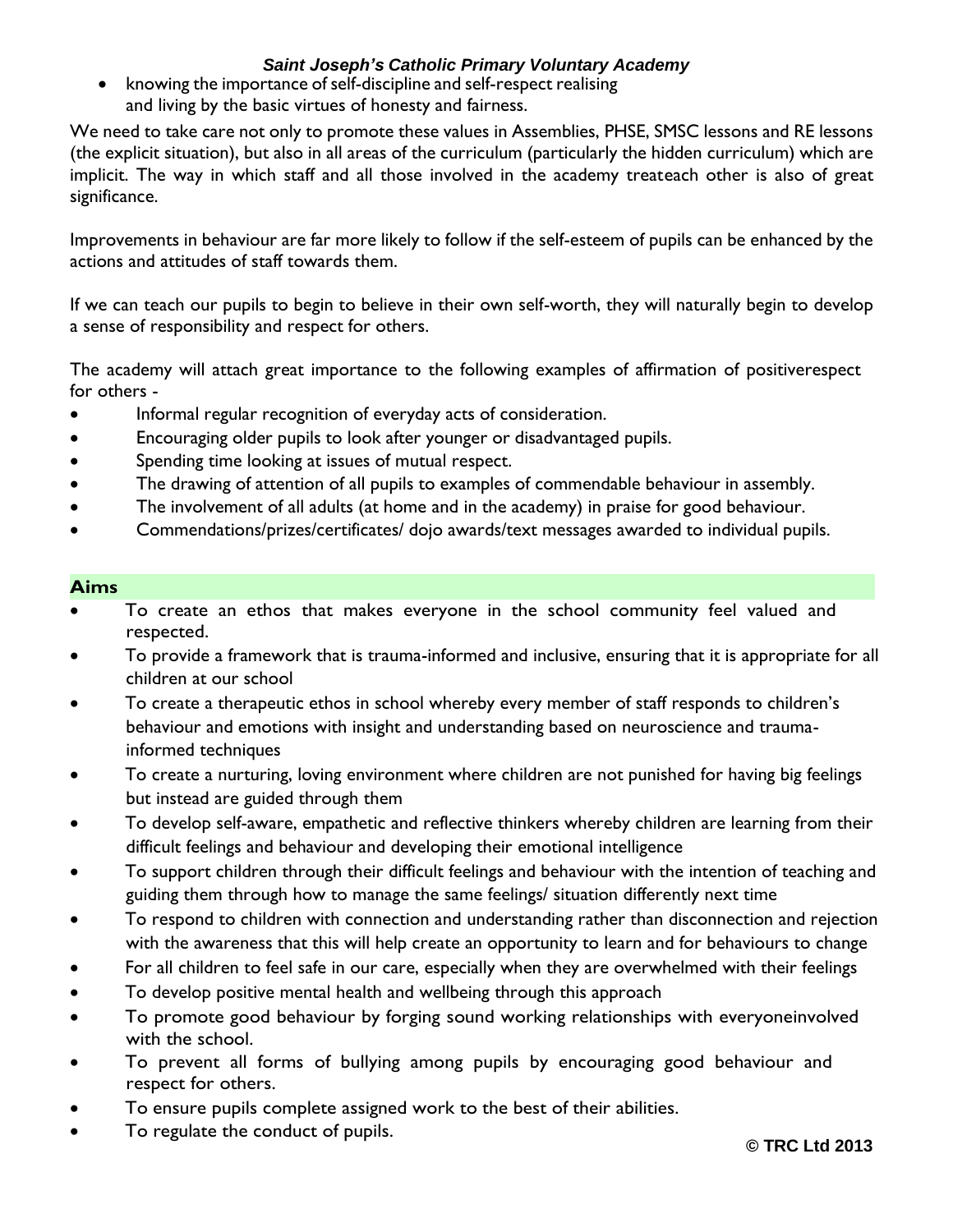## **Responsibility for the Policy and Procedure**

#### **Role of the Governing Body**

The Governing Body has:

- the duty to set the framework of the school's policy on pupil discipline after consultation with the parents and pupils of the school
- responsibility to ensure that the school complies with this policy;
- delegated powers and responsibilities to the Headteacher to ensure that schoolpersonnel and pupils are aware of this policy;
- delegated powers and responsibilities to the Headteacher to ensure all visitors to the school are aware of and comply with this policy;
- the duty to support the Headteacher and school personnel in maintaining high standardsof behaviour;
- responsibility for ensuring that the school complies with all equalities legislation;
- responsibility for ensuring funding is in place to support this policy;
- responsibility for ensuring this policy and all policies are maintained and updatedregularly;
- responsibility for ensuring all policies are made available to parents;
- responsibility for the effective implementation, monitoring and evaluation of this policy

#### **Role of the Headteacher**

The Headteacher will:

- determine the detail of the standard of behaviour that is acceptable to the school;
- ensure all school personnel, pupils and parents are aware of and comply with this policy;
- work hard with everyone in the school community to create an ethos that makes everyone feel valued and respected;
- promote good behaviour by forging sound working relationships with everyone involvedwith the school;
- encourage good behaviour and respect for others, in order to prevent all forms of bullying among pupils;
- ensure the health, safety and welfare of all children in the school;
- work closely with the link governor and coordinator;
- provide leadership and vision in respect of equality;
- provide guidance, support and training to all staff;
- work closely with parents;
- deal with external agencies;
- monitor the effectiveness of this policy;

# **Role of the Senior Leadership Team**

The Senior Leadership team will:

- lead the development of this policy throughout the school;
- work closely with the Headteacher and governors;
- provide guidance and support to all staff;
- provide training for staff;
- keep up to date with new developments and resources;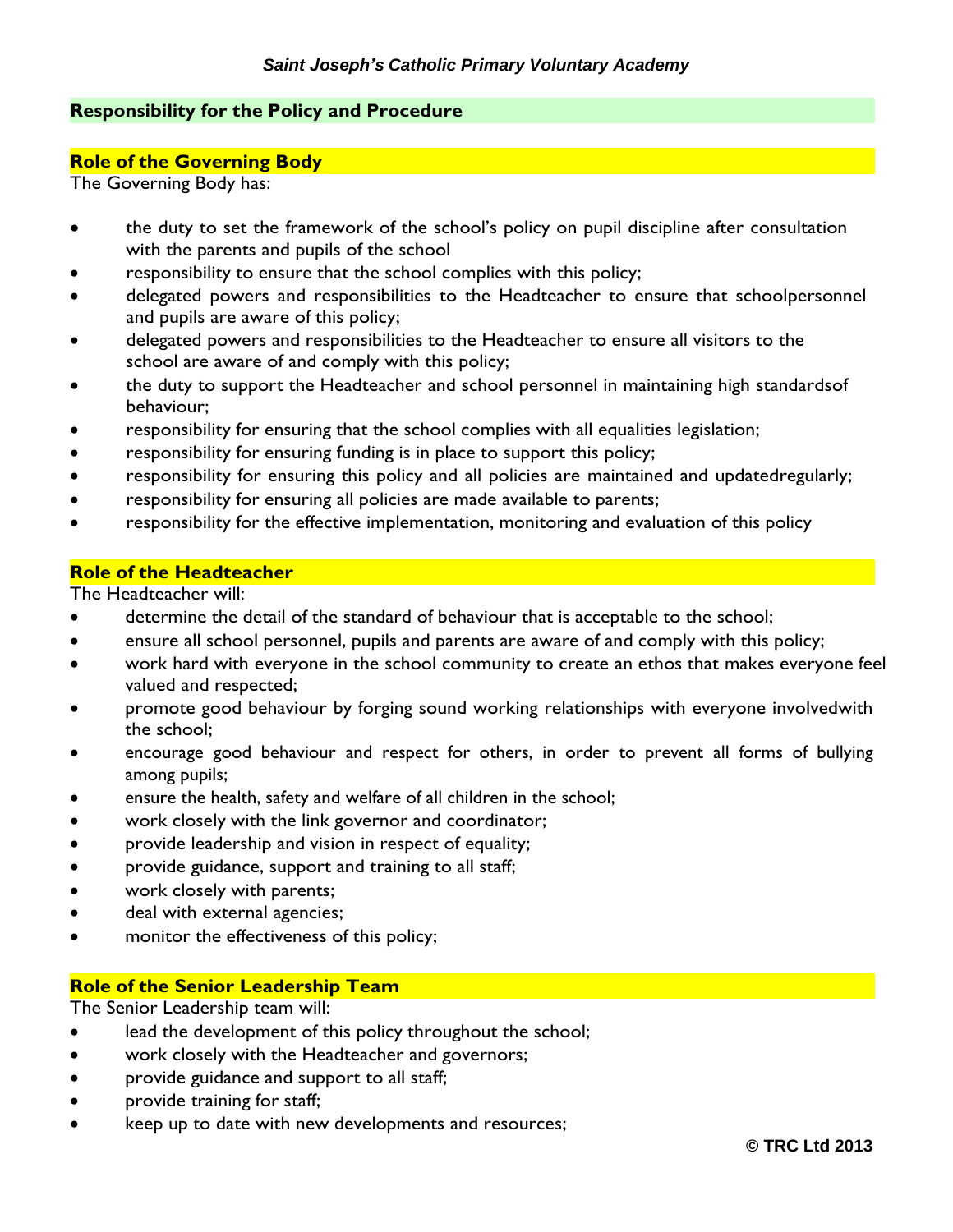- work with the School Council;
- monitor school support systems;
- undertake classroom monitoring;
- work closely with parents;
- deal with external agencies;
- monitor the effectiveness of this policy;

## **Role of School Personnel**

It is the responsibility of each staff member to respond and guide the children when dealing with a difficult behaviour or feeling. Ensuring all staff have the appropriate therapeutic training and will respond with connection and not disconnection to an incident. This will ensure children feel safe in the care of our adults and reduce the feeling of rejection. This approach considers the complexities that arise with attachment disorder and childhood trauma as well as child development, helping to maintain trust between our children and staff. We expect that the member of staff who is involved with the child(ren) when the behaviour is occurring to be the person to follow through our behaviour policy to further create a feeling of security and trust with the children.

Staff are further expected to

- comply with all aspects of this policy
- encourage good behaviour and respect for others in pupils and to apply all rewards and sanctions fairly and consistently;
- devise a set of classroom rules with pupils at the beginning of each academic year and ensure they are on display in a prominent position;
- promote self-discipline amongst pupils;
- deal appropriately with any unacceptable behaviour;
- apply all rewards and sanctions fairly and consistently;
- record concerns in class pastoral file so patterns of behaviour can be established;
- fill in appropriate paperwork e.g. serious incident form, concern form;
- discuss pupil behaviour and discipline regularly at staff meetings;
- provide well planned, interesting and demanding lessons which will contribute to maintaininggood discipline;
- be sensitive to difficulties which happen in family situations and which can affect children;
- attend organised training on behaviour management;
- ensure the health and safety of the pupils in their care;
- identify problems that may arise and to offer solutions to the problem;
- implement the school's equalities policy and schemes;
- report and deal with all incidents of discrimination;
- attend appropriate training sessions on equality;
- report any concerns they have on any aspect of the school community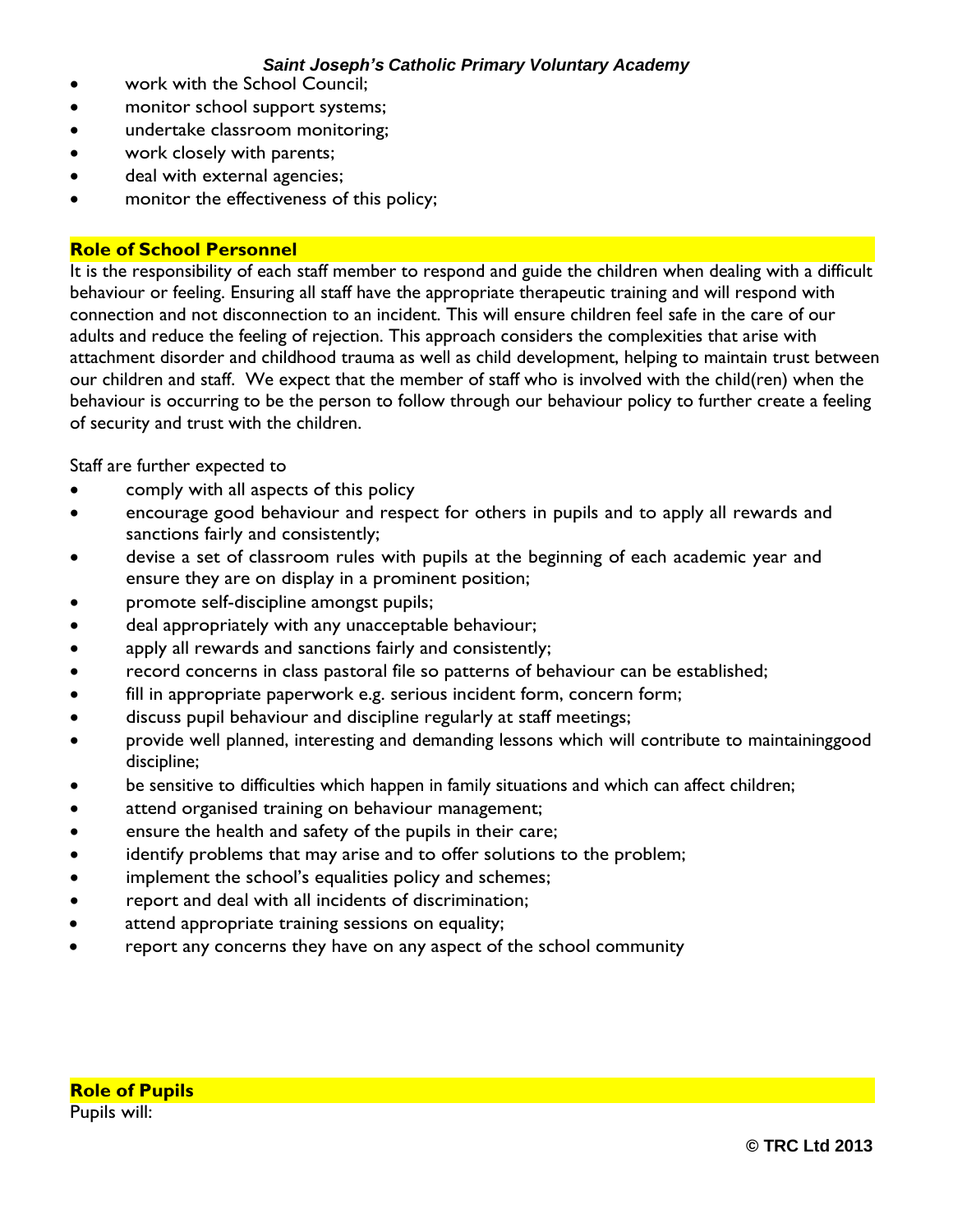- be aware of and comply with this policy
- be polite and well behaved at all times;
- show consideration to others;
- talk to others without shouting and will use language which is neither abusive nor offensive;
- listen carefully to all instructions given by the teacher;
- complete work to the best of their ability;
- ask for further help if they do not understand;
- treat others, their work and equipment with respect;
- obey all health and safety regulations in all areas of the school;
- co-sign and abide by the Home School Agreement;
- comply with this policy at all times on the school premises and when representing the academy on school-organised or related activities or wearing the school uniform;
- liaise with the school council make suggestions about improving school behaviour;
- take part in questionnaires and surveys

# **Role of Parents/Carers**

Parents/carers are encouraged to:

- comply with this policy;
- have good relations with the school;
- support good behaviour;
- support the school mission statement;
- sign the school's 'Home-School Agreement';
- ensure their children understand and value the meaning of good behaviour;
- support school rules and sanctions

# **Role of the School Council**

The School Council will be involved in:

- discussing improvements to this policy during the school year;
- suggesting amendments and rewards to the policy
- supporting other pupil's to adhere to the policy
- reviewing the effectiveness of this policy with the Headteacher or a senior teacher.

# **Procedure**

Our behaviour policy is based on scientific childhood-trauma, neuroscience and child development theory as well as the therapeutic teaching approach. It takes into account all of our children and their circumstances and is particularly sensitive to the needs of our more vulnerable children whom we recognise are more likely to struggle with their behaviour. This procedure aims to help children calm down, self-regulate and reflect on their feelings which in turn will then help them to manage their behaviour. We recognise that all behaviour is a result of a difficult feeling.

#### **Rules**

All rules are communicated regularly to children and displayed in classrooms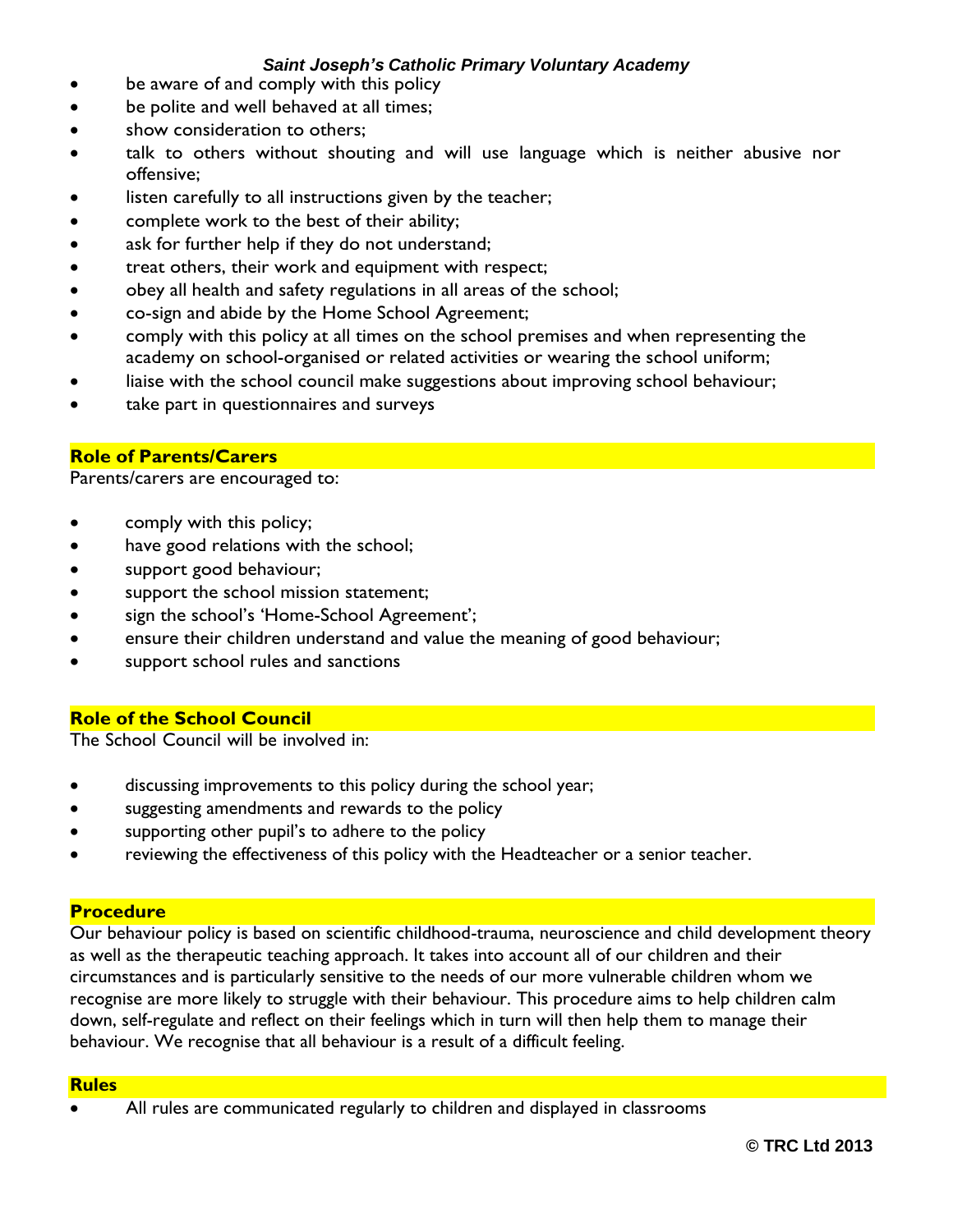- Rules are communicated through connective language and are aimed to build a relationship culture within the classroom/school
- Rules are framed positively to maintain connection such as "We look after each other", "We respect each other", "We listen to each other", "We keep each other safe"
- We refrain from using the buzz words 'no', 'don't', 'can't and 'stop' because we are aware that these words can often shut down a child causing them to respond with defence and can result in their rational brain being unable to learn from the support given

#### **Rewards**

At Saint Joseph's we believe rewards are more effective than sanctions, but at times sanctions are necessary.

- Rewards are given in real-time in most situations, we avoid using rewards as a bargaining tool for behaviour. Instead, we offer real-time rewards such as stickers on books when we see good work/ good behaviour and verbal positive acknowledgements "You have worked really hard on that."
- We acknowledge positive behaviour and working hard with reflection rather than reward to reinforce reflective thinkers who want to achieve for themselves and not for a reward. You worked on that, even though it was a challenge for you at first."
- We use appreciative comments with the children which are specific to the child and creates a feeling of respect and value. Name thank you for sitting calmly today"
- We acknowledge positive changes to behaviour, emotional intelligence skills and empathy with our Headteacher wellbeing award. This acknowledges when children have worked hard to use selfregulation skills taught in their PHSE lessons and as a response to therapeutic teaching support from the staff after behavioural incidents

## **Golden token**

Every day a child is given a golden token with their name on it. Children may lose their golden token but have the opportunity to earn it back. These remain on their desk and if they have kept their golden token all week they will be given a golden ticket at the end of each week

# **Golden tickets**

Children will be given a golden ticket each Friday if they have kept their golden token all week. Each half term in the end of term assembly there will be a draw for the golden lunch where children will have a special lunchtime at the golden table.

# **Golden playtime**

Every Friday children who have their golden token will be given a 10 minute golden playtime. Children will choose their activities and staff will choose when the play time occurs. Children will be awarded  $\pounds I$  on the way out to go into the bank if they have maintained

#### **School currency**

The school currency will be used to support the children working together to save their currency and 'buy' treats. Children will receive  $\pounds I$  each week they have maintained their golden token, for each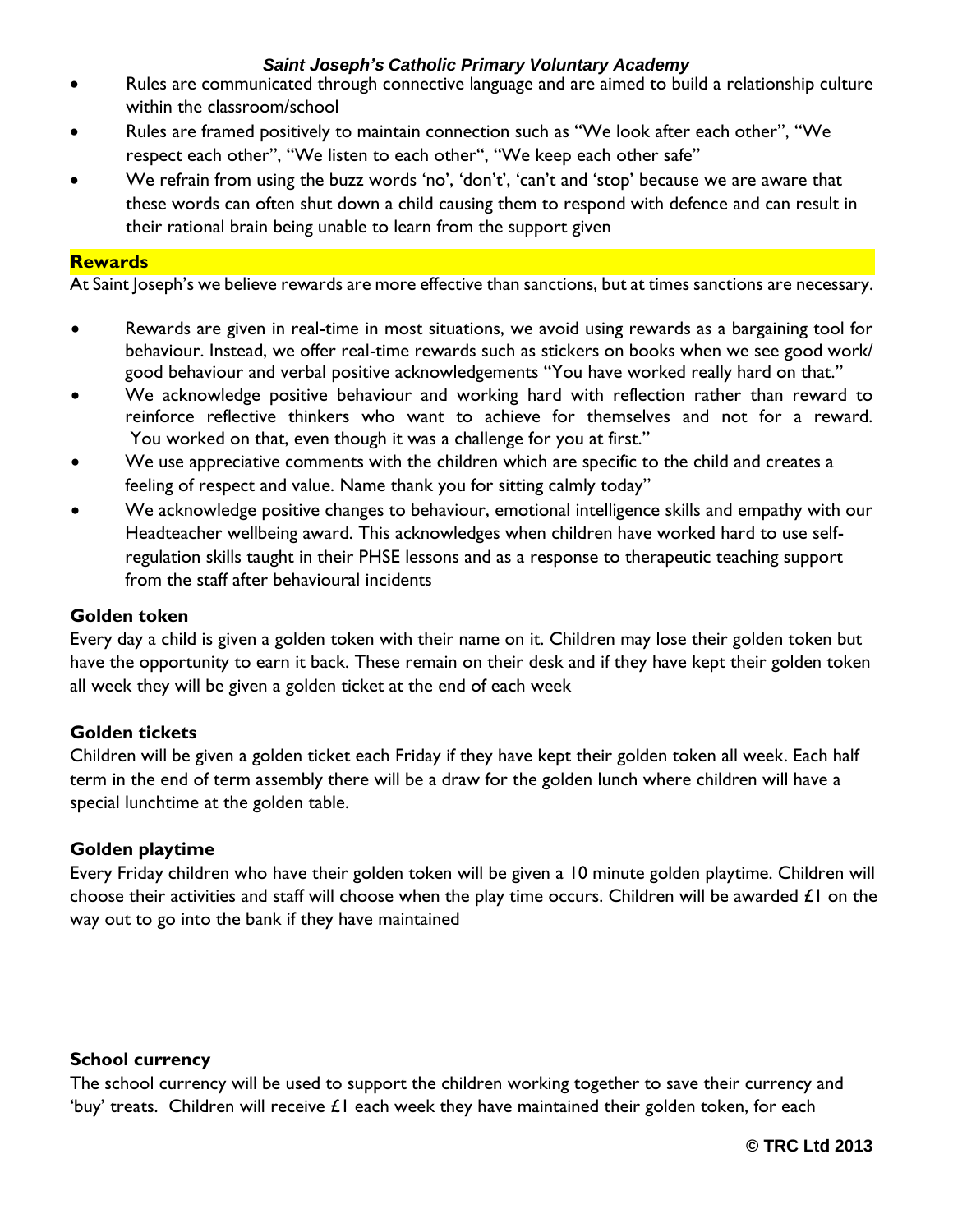nomination for good work. £5 for each trophy nomination and for being reader, writer or mathematician of the week. £10 for the Headteacher's award.

Children will be awarded £1 by their teacher for following school rules and displaying our Gospel values or for having wearing/correct uniform.

# **Special End of Term Awards**

Special Shine Treats are awarded each half term, sometimes these will be on a class basis (usually the half term treat) but the end of full term treats will be organised as a school.

# **Behaviour Certificates**

Behaviour certificates are awarded at the end of each half-term in a special assembly. These will be based upon the number of dojos children have accrued.

# **Good Work Assembly**.

As with good work, it is the policy of Saint Joseph's that the praising of good behaviour should have a higher priority than punishment. The highest form of praise for good work in theacademy is the opportunity to be rewarded in the Good Work Assembly, on a Friday afternoon.

Within the Good work assembly we have four categories; reading, writing, maths and schoolvalues. Each week the teacher nominates their reader of the week, writer of the week and mathematician of the week, and a child for school values. The teachers will chose an overall school reader, writer and mathematician who will receive a bookmark (reader), pencil for writer and mathematician. A child for overall Gospel values will receive the Headteacher's award, pencil and a postcard sent home.

# **House Points.**

House Points are awarded to pupils who have produced an excellent piece of work or a greatly improved work/ as staff feel appropriate. The team points for the week are announced to the whole academy each week, the house colours are put on the shield.

# **Stickers.**

Stickers are used primarily in Key Stage One, where they are the principal method of rewarding good work. Young children need frequent praise and encouragement in order to flourish and give of their best. It is the policy of the academy that the receiving of stickers in the infant years should be a daily feature of life for those pupils who are working to the best of their ability. In Key Stage Two stickers will be used where the teacher considers that they may be of value.

# **Text messages.**

All teaching staff have access to the Teachers2Parents texting service and can send text messages to parents regarding any issue they feel deserves extra notice from home.

# **ClassDojo.**

Dojos are an instant reward and allows the parents to be very involved in what is happening inthe classroom and how the children are doing in class. The children who are in school on time will receive a dojo, this means they can get two a day if they are in school on time. Each term we give dojo certificates to celebrate the number of dojos children have achieved.

# **Displays.**

**© TRC Ltd 2013** To display children's work on the wall promotes self-esteem (see display policy for more details).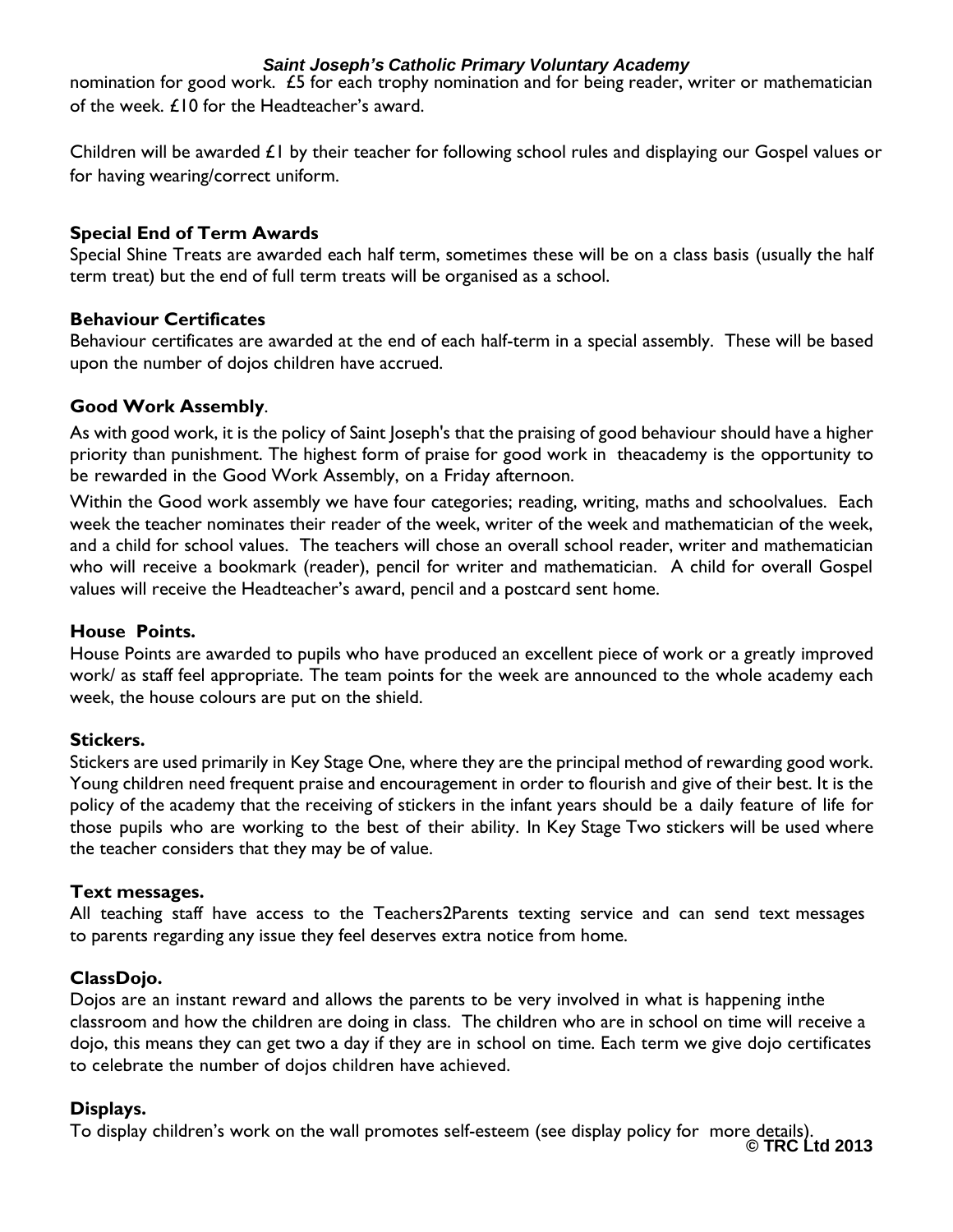**EPR / SMSC** Recognition of success through Circle Time.

### **Reporting to Parents.**

- End of year reports.
- Parent's Evenings.
- Text messages.
- Home dojo page
- Headteacher's award postcards posted home
- Teacher's special award certificates posted home

## **Sanctions**

Whilst we will do all we can to promote positive behaviour, we accept that there are times when we may have to deal with difficult or challenging behaviour. Every pupil is entitled to learn and any behaviour that prevents this must be dealt with quickly, calmly and effectively. After an incident we must reflect upon what has occurred to help our pupils to ensure their well-being, and use new strategies to manage their behaviour. Each new session will be a fresh start forpupils and not a continuation of system of sanctions from previous session.

We have agreed a staged system of sanctions to deal with unacceptable behaviour. We have four stages of sanctions which we use as part of the therapeutic approach.

| Non verbal warning – stern look                                                                                                                                                                                                                                                                                                                                                                                                                                                                                                                                                                                     |
|---------------------------------------------------------------------------------------------------------------------------------------------------------------------------------------------------------------------------------------------------------------------------------------------------------------------------------------------------------------------------------------------------------------------------------------------------------------------------------------------------------------------------------------------------------------------------------------------------------------------|
| Verbal warning - Reminder of losing a golden token                                                                                                                                                                                                                                                                                                                                                                                                                                                                                                                                                                  |
| (Six stages of therapeutic conversation with reminder about losing token)                                                                                                                                                                                                                                                                                                                                                                                                                                                                                                                                           |
| Removal of golden token into the disappointment jar explanation why and how they can get it back.                                                                                                                                                                                                                                                                                                                                                                                                                                                                                                                   |
| Time out at the concentration station                                                                                                                                                                                                                                                                                                                                                                                                                                                                                                                                                                               |
| Play time reflection (3 minutes in the reflection room), take reflection slip to reflection room for<br>discussion, teacher to fill in 3 Rs sheet with/for child. New start when they come back, can earn<br>token back. Link to prayer and reconciliation. If the incident happens after playtime, they will go to<br>the reflection room after they have eaten their dinner. If the incident is in an afternoon, the<br>teacher will take all the children out for a very short playtime during which time, the teacher will<br>do the reflection sheet on a bench with the child who has committed the incident. |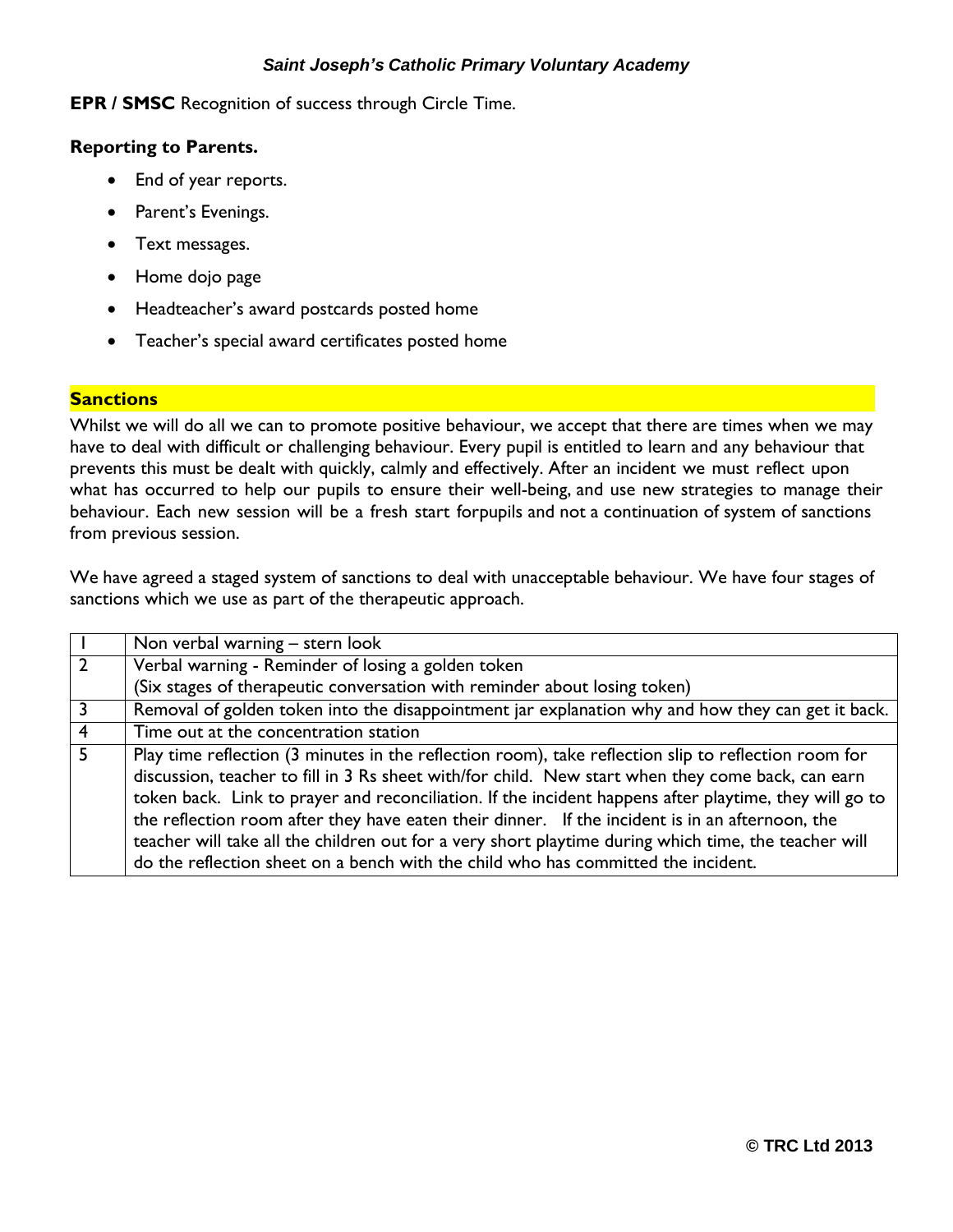However, our response is to respond therapeutically at all times.

| Step   | Therapeutic response given<br><b>NAME</b><br><b>FEELING</b><br><b>BEHAVIOUR</b><br><b>ENCOURAGE</b>                 | Respond therapeutically with connection, empathy and<br>insight into the brain. This will help shift a child's<br>overwhelmed reptilian brain into rational brain which will<br>help them think and reflect. |
|--------|---------------------------------------------------------------------------------------------------------------------|--------------------------------------------------------------------------------------------------------------------------------------------------------------------------------------------------------------|
| Step 2 | Offer a BOUNDARY (either a<br>limitation or a responsibility)<br>Offer a TEACH statement<br>(If ready to hear this) | Create opportunities to take responsibility for their<br>actions and learn through setting boundaries.                                                                                                       |
| Step 3 | Calm time<br>Or<br>Thinking time<br>(OR both)                                                                       | Re-define 'punishment' and create the opportunity to self-<br>regulate and reflect instead.                                                                                                                  |
| Step 4 | Ongoing                                                                                                             | Create trust, reliability and security through consistency.                                                                                                                                                  |

Removal of golden token to the jar of disappointment to be logged on Scholarpack to ensure accuracy of record keeping.

# **PLEASE SEE PEER ON PEER ABUSE AND CHILD PROTECTION POLICIES FOR MORE DETAILS SOME TYPES OF NEGATIVE BEHAVIOUR INCLUDING BULLYING**

# **Lunchtimes**

Good behaviour must be rewarded and this can be through dojos and stickers especially the positive playtime award stickers.

In cases of misbehaviour at lunchtime, the principal operator of the system is the Senior Midday Supervisor. Miss Keys. This will follow the same procedure as in class but with the reflection room to be used rather than a concentration station.

|                | Verbal redirection (you're doing X, it's not acceptable because X, I need you to stop doing IT)  |
|----------------|--------------------------------------------------------------------------------------------------|
|                | Time out in the reflection zone (gazebo) for 3 minutes.                                          |
| $\overline{3}$ | Removal of golden token into the disappointment jar explanation why and how they can get it      |
|                | back.                                                                                            |
|                | Play time reflection (3 minutes in the reflection room), take reflection slip to reflection room |
|                | for discussion, teacher to fill in 3 Rs sheet with/for child. New start when they come back, can |
|                | earn token back. Link to prayer and reconciliation.                                              |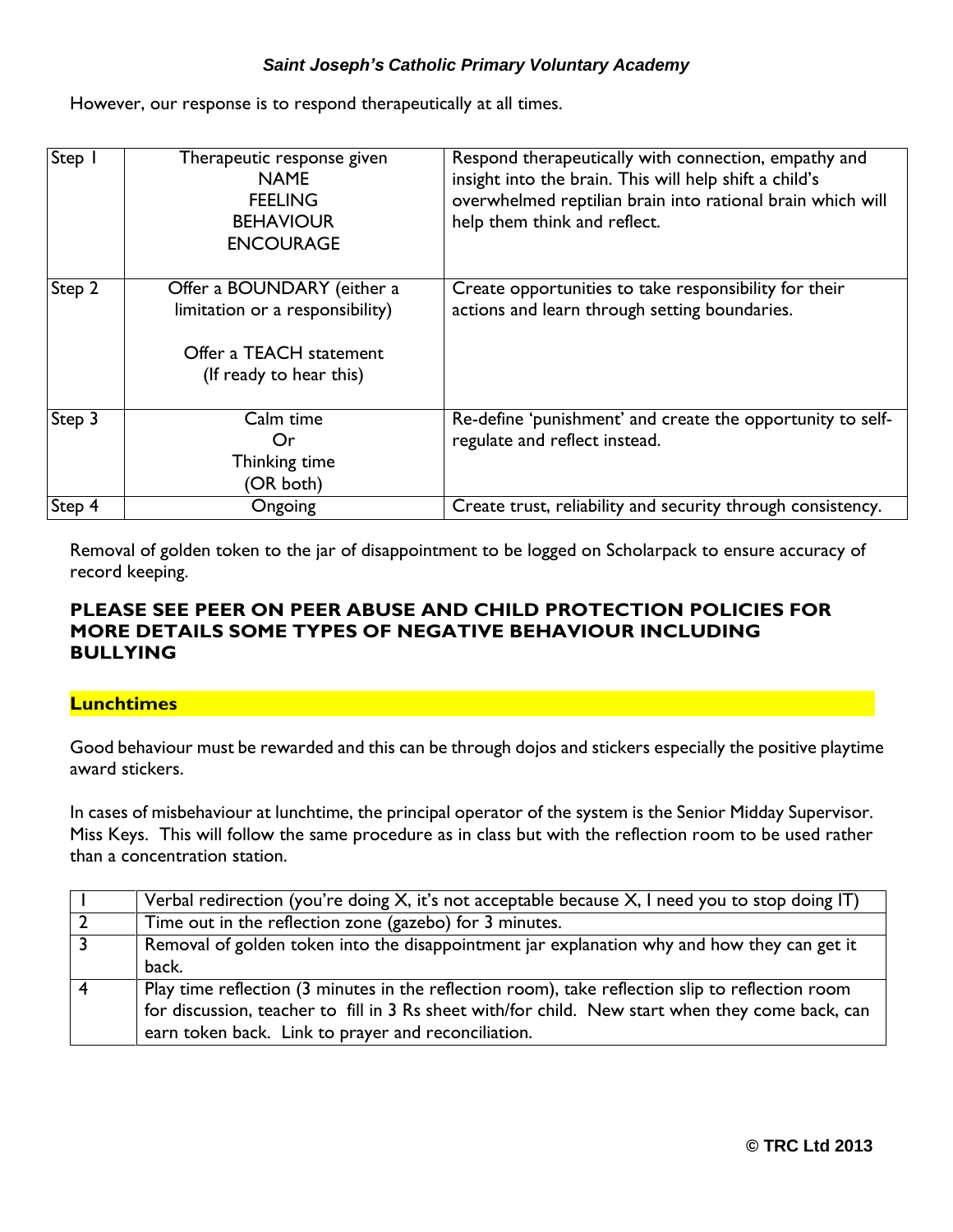## **Searching Pupils**

School staff can ask pupils to turn out their pockets or look through their personal possessions with the child's permission. Where there are reasonable grounds for suspecting that a pupil mayhave a prohibited (knives, weapons and illegal items) or stolen item, senior school staff can instruct them to turn out their pockets or search through their possessions without consent. Any prohibited items found must be dealt with in accordance with the following document – Screening, Searching and Confiscation – advice for headteachers, staff and governing bodies

[\(file:///J:/ALL%20DOCUMENTS%20EXCEPT%20TEACHER%20PLANS/POLICIES%20-](file://///2003server/staffpublic/ALL%20DOCUMENTS%20EXCEPT%20TEACHER%20PLANS/POLICIES%20-) %20OTHER/Current/searching\_screening\_confiscation\_advice\_feb14.pdf.)

#### **More Serious Situations**

If a pupil or a member of staff is hurt in any way they must complete a 'Serious Incident Form'. This must then be discussed with their line manager and a copy given to a member of thesenior management team who will file this in the appropriate folder.

Children with specific needs may need further plans/risk assessments/etc. These will be discussed with the staff involved, SENDCO and Headteacher or Assistant Headteachers. In cases where a child's behaviour at the academy indicates serious problems at home, teachers must be alert to the possible need to involve The Social Service Department. Minor concerns should be noted on the electronic recording system CPOMS. The academy's Child Protection Co-ordinator (Mrs Wilding) should be informed of more serious concerns immediately. In the absence of Mrs Wilding please tell Mrs McCullagh or a senior member of staff.

The vast majority of staff are trained in Team Teach and must use the strategies taught through this programme when dealing with physical behaviour. Always seek support from another colleague – do not put yourself or others at risk of harm. If this has to be used the appropriate paper work must be completed.

If Team Teach is used the TT forms must be completed and entered into the Bound and Numbered Book (held in the Head's office). Only staff who are trained and up to date in Team Teach may use this approach to positive handling.

## **Exclusion**

The Headteacher may decide that in exceptional circumstances (for example, if someone has been deliberately hurt or property damaged) that exclusion will be used as a sanction either as a:

- fixed term or
- permanent exclusion

These are at the discretion of the Head teacher and/or Deputy Head. Each serious misdemeanour will be considered and exclusion will depend on the severity and frequency. Exclusions will be dealt with in line with the Local Authority policy and in conjunction with theexclusion officer for the LA.

See also our exclusion policy

## **Outside Agencies**

Where pupils demonstrate persistent poor behaviour we may seek support from the:

Learning and Cognition Team;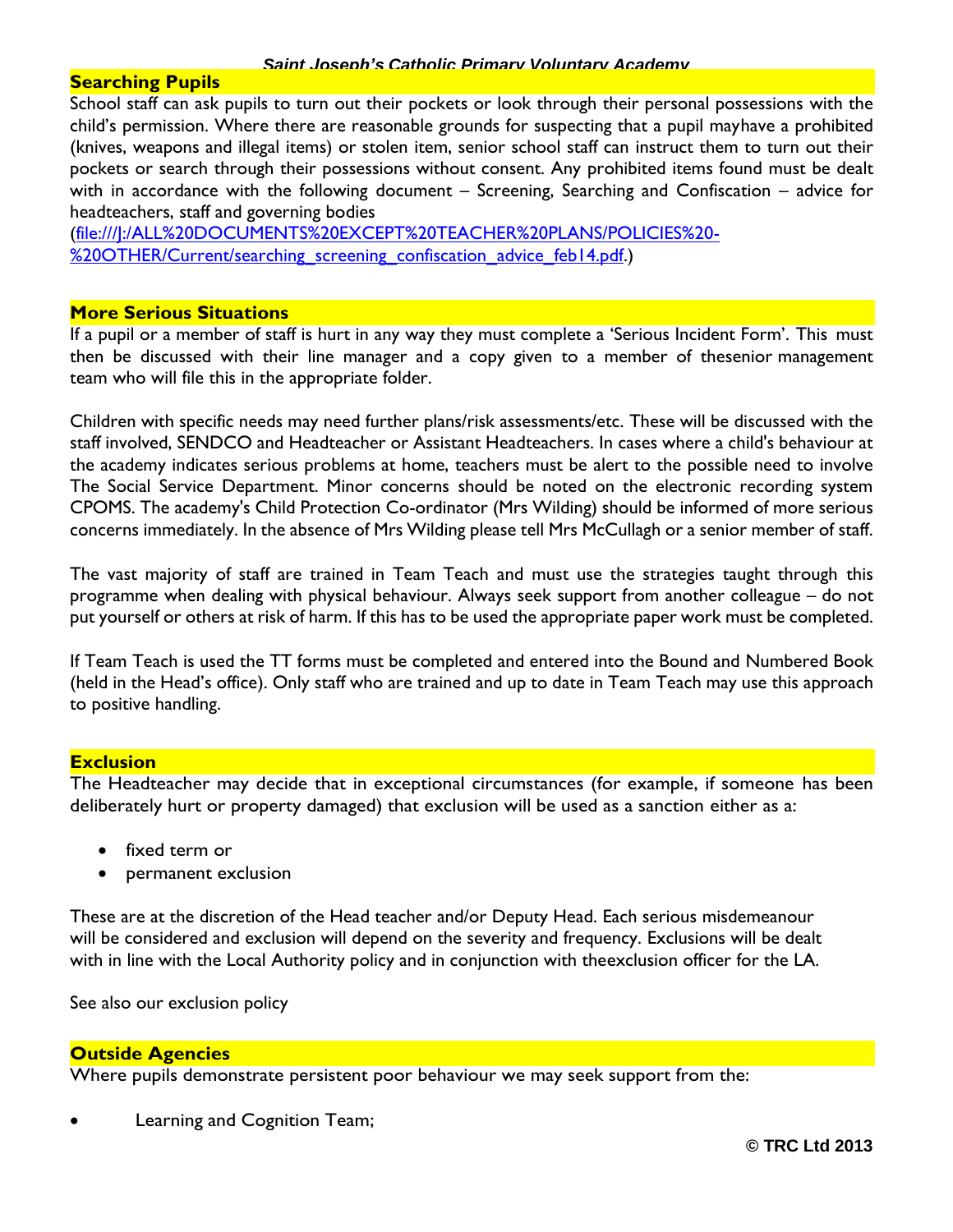- Educational Welfare Officer;
- School health nurse;
- Social Services.

## **Raising Awareness of this Policy**

We will raise awareness of this policy via:

- the School Prospectus
- the school website
- meetings with school personnel
- communications with home such as newsletters

#### **Training**

We ensure all school personnel have equal chances of training, career development andpromotion.

Periodic training will be organised for all school personnel so that they are kept up to datewith new information and guide lines concerning equal opportunities.

## **Equality Impact Assessment**

Under the Equality Act 2010 we have a duty not to discriminate against people on the basisof their age, disability, gender, gender identity, pregnancy or maternity, race, religion or belief and sexual orientation. This policy has been equality impact assessed and we believe that it is in line with the Equality Act 2010 as it is fair, it does not prioritise or disadvantage any pupil and it helps to promote equality at this school.

#### **Monitoring the Effectiveness of the Policy**

The effectiveness of this policy will be reviewed every two years (or when the need arises). It will be reviewed by the coordinator, a member of the senior leadership team, the Headteacher and the necessary recommendations for improvement will be made to the Governors.

# **Linked Policies**

| Safeguarding & Child Protection | <b>E</b> Health & Safety    | <b>Supervision of Pupils</b>                       |
|---------------------------------|-----------------------------|----------------------------------------------------|
| Anti-Bullying                   | <b>Pupil Exclusion</b>      | Peer on Peer abuse                                 |
| <b>Anti-Cyber Bullying</b>      | Home<br>School<br>Agreement | Safeguarding and Child<br><b>Protection Policy</b> |

| Headteacher:                    | <i>Mrs. E. Mc Cullagh</i> Date: February 2021 |       |               |
|---------------------------------|-----------------------------------------------|-------|---------------|
| <b>Chair of Governing Body:</b> | .Mr. R. Mellowd                               | Date: | February 2021 |